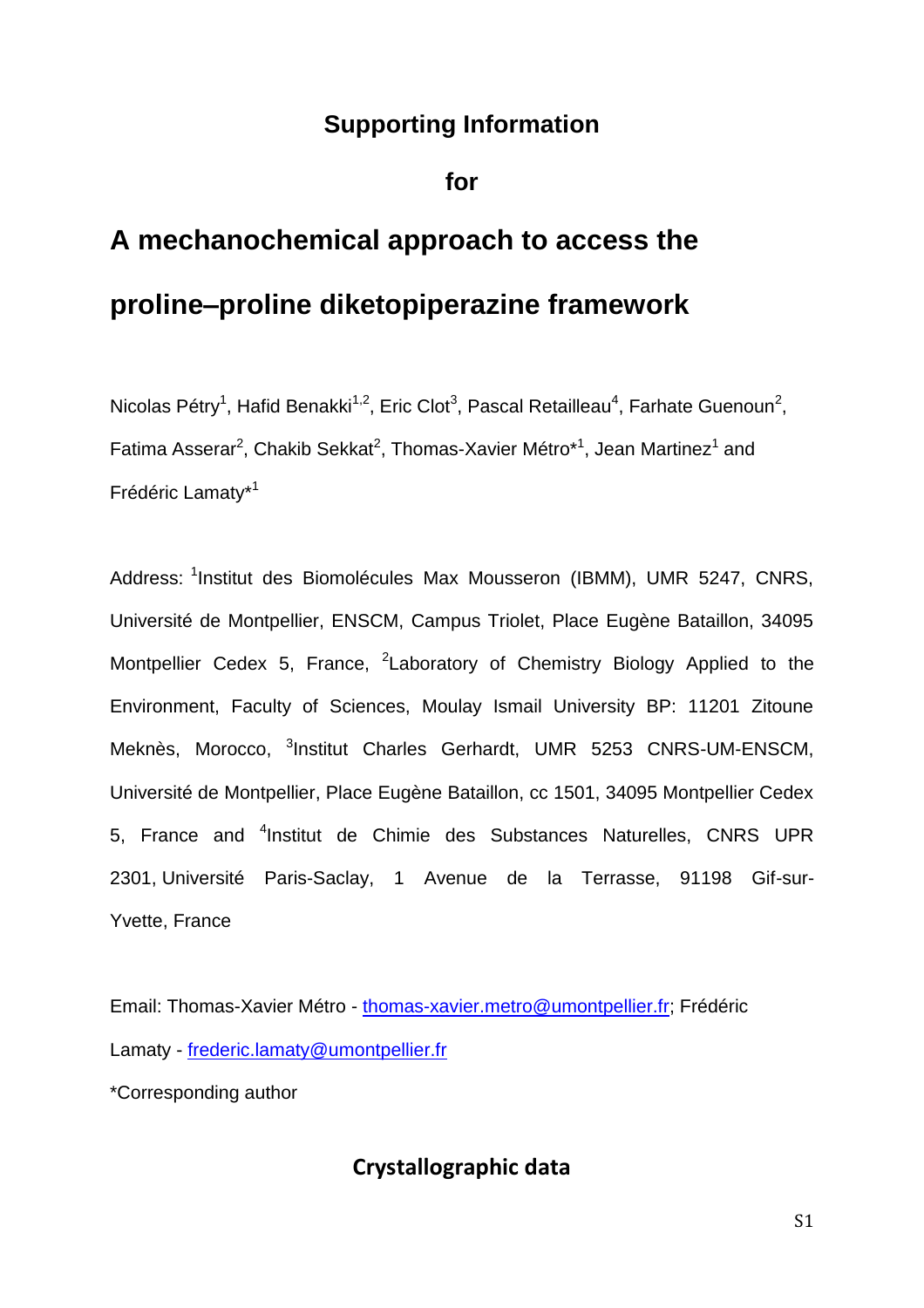Diffraction data were collected at room temperature on a RIGAKU XtaLabPro diffractometer equipped with a Mo microfocus sealed tube generator coupled to a double-bounce confocal Max-Flux® multilayer optic and a HPAD PILATUS3 R 200K detector for compound **10** and **15a**, or on a Rigaku MM007 HF copper rotating-anode generator equipped with Osmic confocal optics and a rapid II Curved Image Plate for compound **19**. Appropriate versions of the CrystalClear2 <sup>1</sup> were used according to the diffractometer to record and process the data. The structures were solved by new intrinsic phasing methods (SHELXLT) <sup>2</sup> and refined by full-matrix least-squares on *F*<sup>2</sup> values (SHELXL).<sup>3</sup> All heavy atoms were refined anisotropically. Hydrogen atoms were localized in difference electron density maps, but were refined isotropically with appropriate riding models. ORTEP-III<sup>4</sup> was used for structure presentation.

The *meso* form of the structure of compound **10** is confirmed around the crystallographic centre of inversion in the middle of the C1 - C1A bond, as previously shown by Feng and coll (2010)5, CSD RefCode: WADCAH). Disorder is found in compound **15\_a**: the methyl group displays two sets of methyl hydrogens that were refined with AFIX 123 and major part of occupancy refined to 0.58 (4) for C12, as well as the outer 5-membered ring that adopts in majority (occupancy factor of 0.65(2)) an envelope conformation on C2 whereas the minor conformation is similar to that of the opposite five-membered ring, whose closest pucker descriptor<sup>6</sup> is a twist on C3B-C4 (C7–C8, respectively). The absolute configuration (C1:S, C6:S and C9:R) is also determined based on significant Flack parameter<sup>7</sup> ( $-0.1(2)$ ) and Bijvoet analysis using likelihood methods<sup>8</sup> (probability that the structure is inverted is only  $0.2\%$ ) thanks to highly redundant good quality data albeit measured with a molly radiation. The same level of confidence can be applied to the compound **19,** which accommodates a two-fold rotation axis crossing the central diketopiperazine moiety orthogonally. The stereocentres C1 and C4 and those generated by the symmetry operation 1-x, y, 2-z are S and R respectively.

The crystallographic data for the structures reported in this paper have been deposited with the Cambridge Crystallographic Data Centre as supplementary publication. Copies of the data can be obtained free of charge on application to CCDC, e-mail: deposit@ccdc.cam.ac.uk.

X-ray data of compound  $10$ :  $C_8H_{12}Br_2O_4$ ,  $M = 332.0$  g/mol, monoclinic system, space group  $P2_1/c$ , <u>a</u> = 4.5421(4), *b* = 12.143(1), *c* = 10.5679(9) Å,  $\beta$  = 90.227(11) (9)°, *Z* = 2, *V* = 582.87(9) Å<sup>3</sup>, *Dc* = 1.892 g·cm<sup>-3</sup>,  $\mu$ (Mo K $\alpha$ ) = 6.941 mm<sup>-1</sup>, *T* = 293 K, crystal dimensions of  $0.42 \times 0.07 \times 0.05$  mm. The structure converged to the final R = 0.0431 and Rw = 0.0522 using 1331 independent reflections ( $\theta_{\text{max}}$  = 27.56°). CCDC registration number 1552540.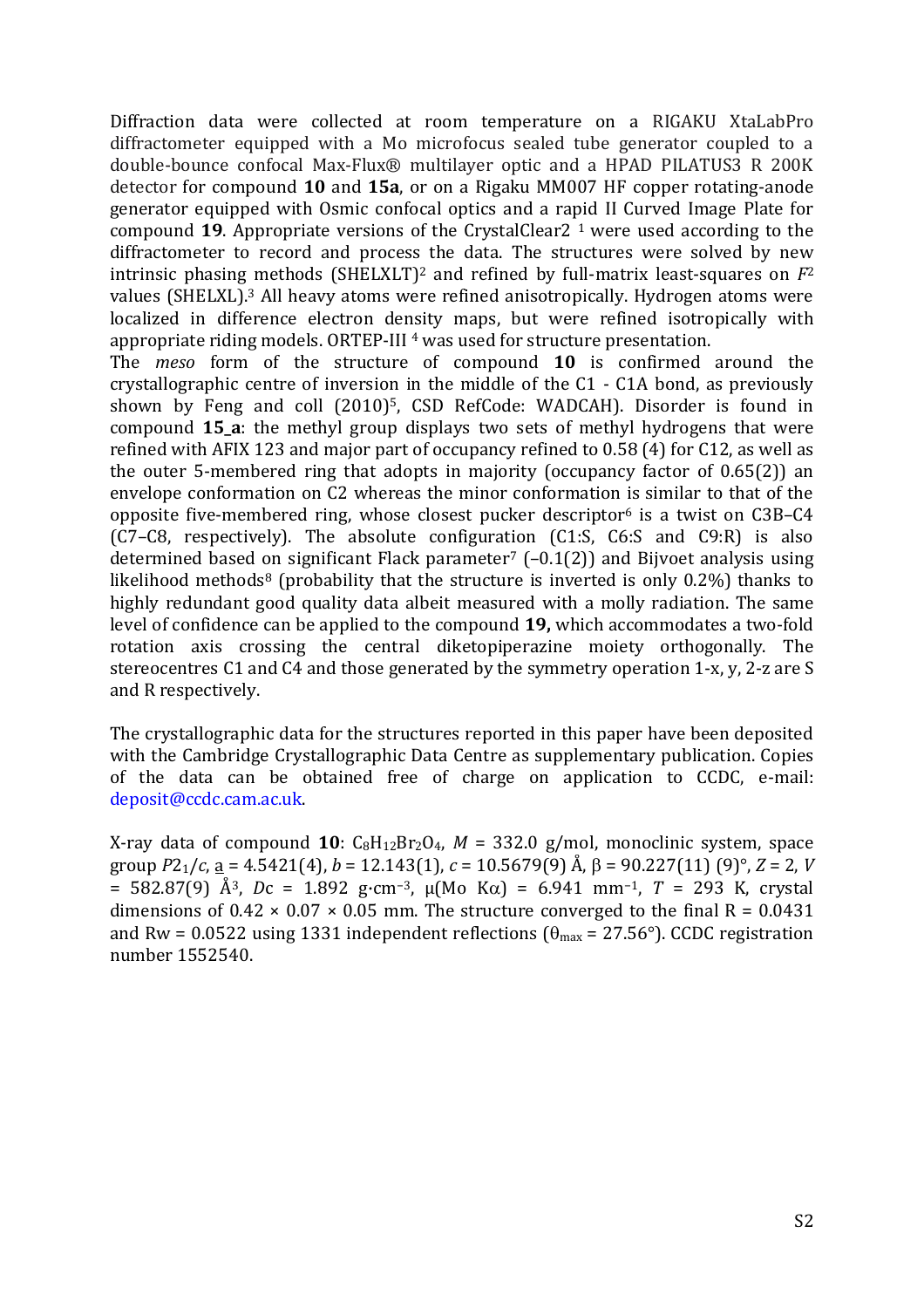

**Figure S6.** ORTEP projection of compound **10**, Displacement ellipsoids are drawn at the 50% probability level. Atoms labeled with the suffixes a are generated by the symmetry operation (1/2 - *x*, 3/2 - *y*, 1 - *z*).

X-ray data of compound  $15_a$ :  $C_{12}H_{16}N_2O_4$ ,  $M = 252.27$  g/mol, orthohombic system, space group  $P2_12_12_1$ ,  $a = 5.9495(4)$ ,  $b = 9.7200(7)$ ,  $c = 21.3731(15)$  Å,  $Z = 4$ ,  $V =$ 1215.21(15) Å<sup>3</sup>, *Dc* = 1.379 g·cm<sup>-3</sup>,  $\mu$ (Mo K $\alpha$ ) = 0.104 mm<sup>-1</sup>, *T* = 293 K, crystal dimensions of  $0.31 \times 0.08 \times 0.06$  mm. The structure converged to the final R = 0.0346 and Rw = 0.0925 using 2765 independent reflections ( $\theta_{\text{max}}$  = 25.24°). CCDC registration number 1552541.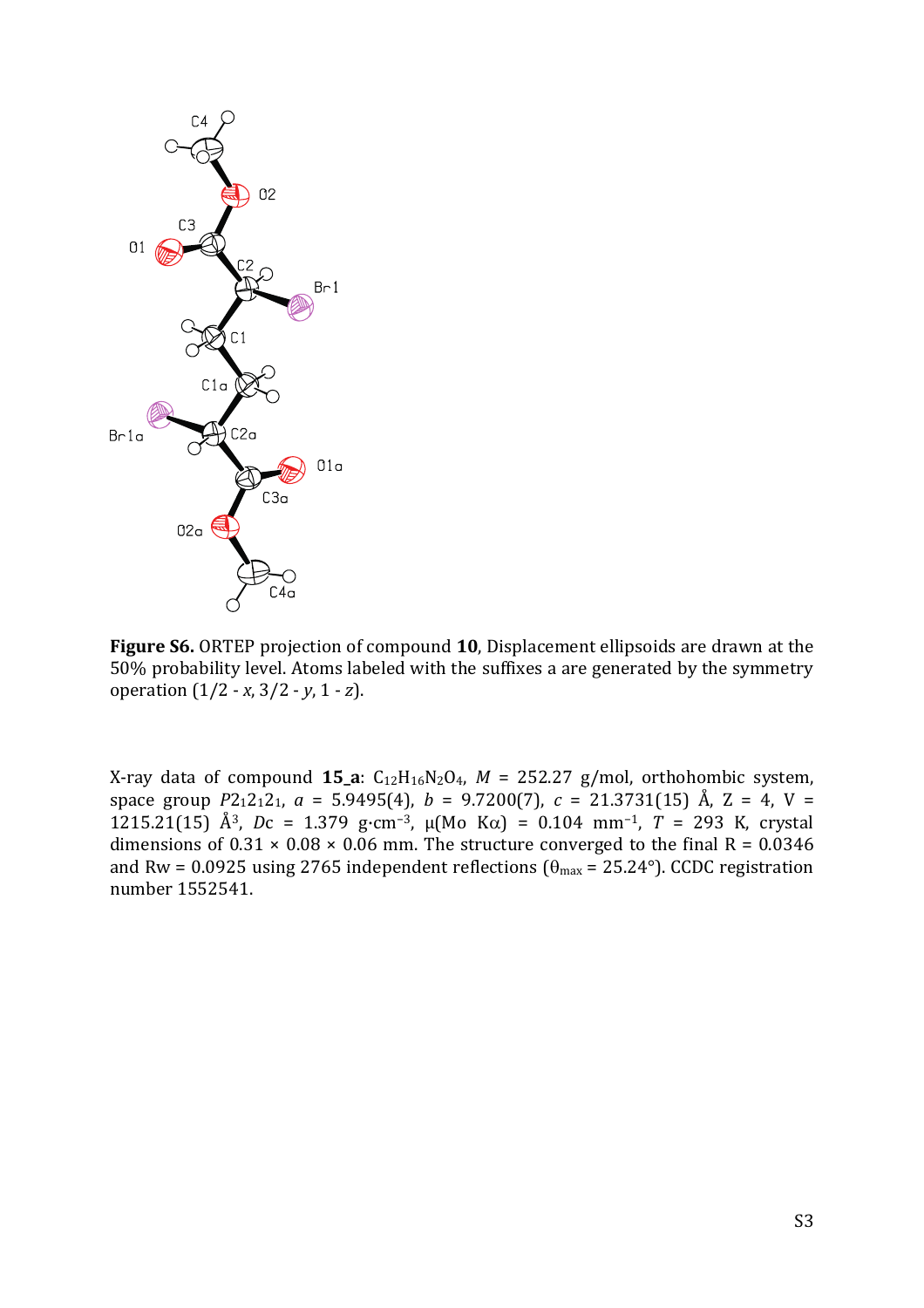

**Figure S7.** ORTEP projection of compound **15a**, ellipsoid probability 50%. No disorder is shown.

X-ray data of compound 19:  $C_{14}H_{18}N_2O_6$ ,  $M = 310.30$  g/mol, monoclinic system, space group C2, a = 12.5371(10), b = 12.143(5), c = 10.5679(7) Å,  $\beta$  = 105.615(9)°, Z = 2, V =  $737.75(10)$  Å<sup>3</sup>, *Dc* = 1.397 g·cm<sup>-3</sup>,  $\mu$ (Mo K $\alpha$ ) = 0.933 mm<sup>-1</sup>, *T* = 293 K, crystal dimensions of  $0.31 \times 0.18 \times 0.09$  mm. The structure converged to the final R = 0.0462 and Rw = 0.0968 using 1339 independent reflections ( $\theta_{\text{max}}$  = 67.68°). CCDC registration number 1552542.